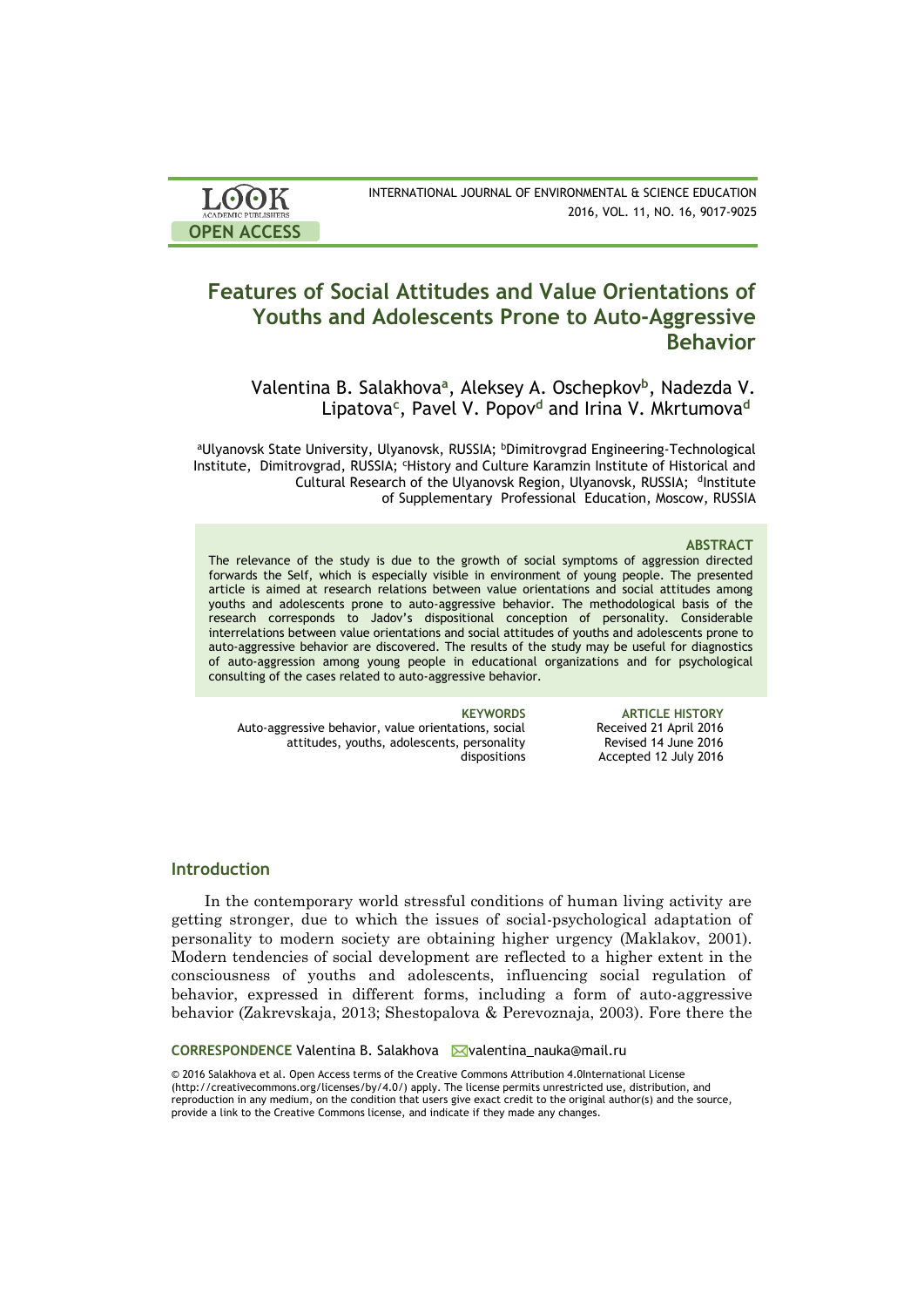issue of adaptive abilities of youths and adolescents depending on psychological features of personality is especially real.

Auto-aggressive behavior, differing in content and in purpose and in the extent of danger for personality, may be displayed in different forms - from selfdestructive, directed to infliction to Self a conscious and unconscious harm, to committing a suicide (Sushko, 2014). Auto-aggressive symptoms are expressed not only in the external, behavioral side; the development of auto-aggressive behavior is lead by deformation of value-normative beliefs, that is by system of internal regulation (Belicheva, 1994). Disorders of external social connections are closely related with the deformation of internal behavioral regulation - value orientations and social attitudes.

The adolescent's age is a transitive period of human development, full of multiple contradictions, age-related conflicts, refraction in self-consciousness (Efimova, Oschepkov & Salahova, 2015). The social situation of development in this period determines not only the dynamics of psychological development, but also the restructuring of the adolescent's relations to the World and to the Self, the development of processes of self-consciousness and self-determination (Bozhovich, 1972; Vygotskij, 1972). Among the many problems related to the forming psyche of the adolescent, the most significant and most dangerous is auto-aggressive behavior (Gorodetskaja & Konuhova, 2008). The type of autoaggressive behavior specific for adolescents is a suicide with the motivation of self-elimination, for which the lack or extreme instability of orientation to death is characteristic. The earlier age of adolescents, the brighter prevailing of aggressive orientation over auto-aggressive, especially during demonstrativesqueezing suicide attempts. E.M. Vrono (2001) notices that adolescent often experience the problem of three «I»: insuperability of difficulties, infinity of unhappiness and intolerance of sorrow and loneliness. The desperate adolescent is forced to struggle with three «lesses»: helplessness, powerlessness, hopelessness. During the process of this struggle he may come to conclusion that he is worthless and sentences himself to death (Vrono, 2001). In this aspect, auto-aggressive symptoms are expressed not only in the external, behavioral side; to developing auto-aggressive behavior the deformation of system of internal regulation leads, including value-normative beliefs (Lewin, 2000). This gives the opportunity to assume that auto-aggressive behavior is a result of unfavorable social development, of disorders of socialization, appearing in different age stages (Magnusson, 1983). Disorders of external social relations are closely related to the deformation of internal behavioral regulation - value orientations and social attitudes.

The problem of social attitude stays in the centre of attention of psychology not only for an year, although this interest may increase and may decrease (Burns, 1982). The possible cause of interest fluctuation to this problem is as the nature of social attitude phenomenon itself (its ability to appear in the different spheres of psychological organization of human), so the pattern of development of psychology as a science (Jadov, 2013). Nowadays together with the differentiation of psychological knowledge there is also the systematization of psychological ideas on a philosophical level that leads to the rethinking of accumulated material (Devjatkin, 2000).

The problem of attitude is central in a huge amount of works, a lot of empirical studies are conducted – from C.I. Hovland's  $\&$  M. Sherif's (1952) global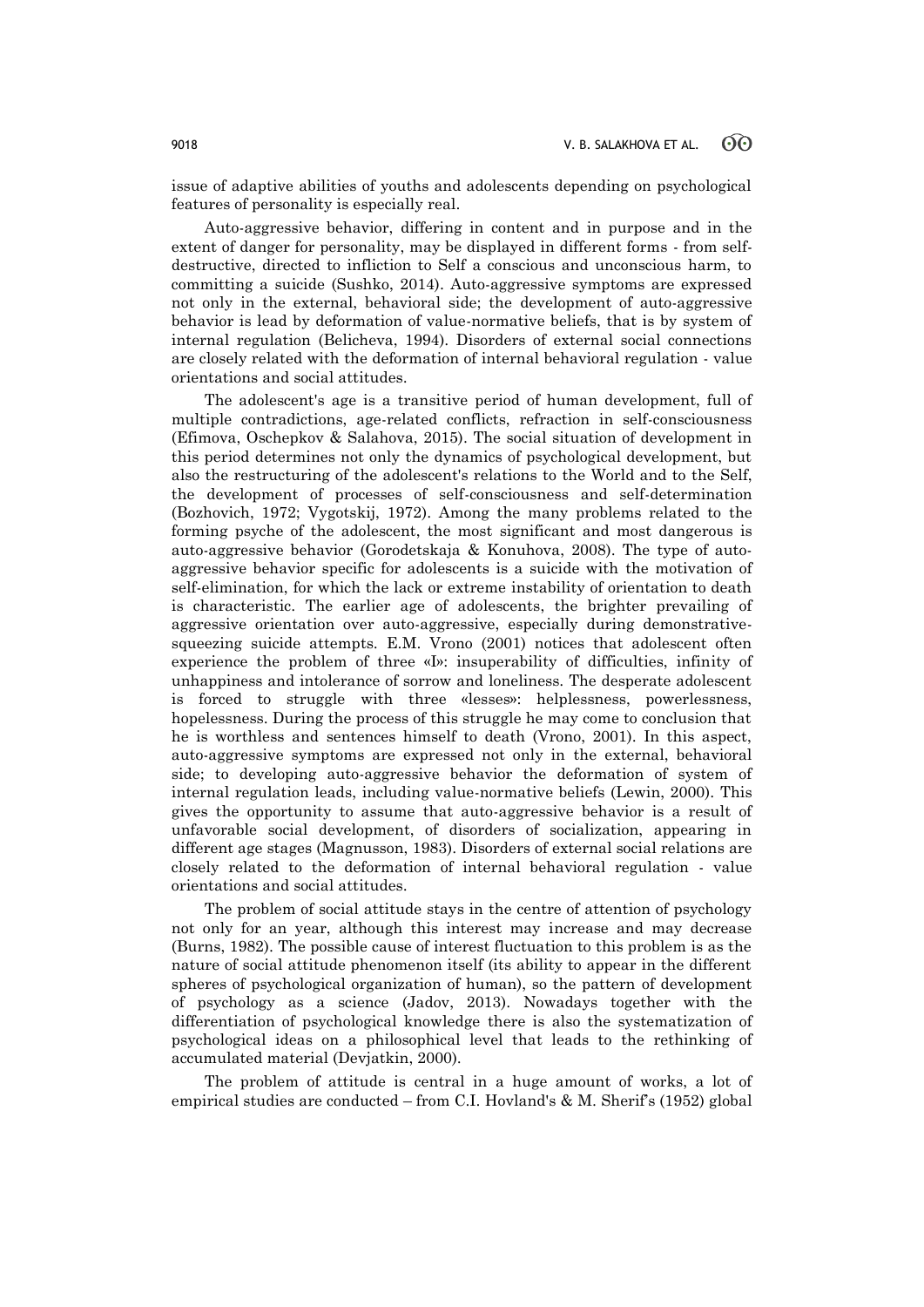studies in Yale research centre to the study of religious fanatics by L. Festinger (1957). There are known works of the problem of attitude by G.W. Allport (1935), by M. Rokeach (1968) and many others. P.N. Shihirev (2000) foretells that the problem of social attitude will take in the future psychological studies.

Instead of going too deeply into analysis of a huge quantity of works dedicated to the study play a central role phenomenon of attitude, it would be better to focus attention to the most important ideas from the point of view of understanding it. First of all, a critical point in understanding attitude is a proposal of attitude construction by W. Thomas and F. Znaniecki as «value» + «relation to value». W. Thomas and F. Znaniecki defined an attitude as «psychological process, considering relations to the social world and taken primarily in relations to social values» (Shihirev, 2000). At one time A.G. Asmolov & M.A Kovalchuk (1977) noted that social attitude «is conditioned by understanding value as a social object having meaning for individual», or, otherwise, social attitude describes the interrelation between individual and society, in which society is presented by social value, and individual - by relation to this value.

The given position is essential for us and allows us, first, to consider the issue of the dual nature of social attitude - from the point of view of environment and from the point of view of the individual, and, second, to consider the issue of relation to the values of society. In this sense, the duality of nature of social attitude is regulator of social behavior and of a activity of the individual in society (Oschepkov, 2014). On this basis, we suggested a hypothesis of interrelation of the social attitudes system and the value orientations system of youths and adolescents as a base of behavior regulation, influencing the display of certain forms of behavior, including auto-aggressive behavior.

According to what was said above, our study look on the following tasks:

1) to study the significance of social values for youths prone to autoaggressive behavior and for youth non-prone to auto-aggressive behavior;

2) to research the quantity rating of the social attitudes system of youths prone and non-prone to auto-aggressive behavior;

3) to reveal the interrelations of the social attitudes system and the value orientations system of youths;

4) analysis of differences of the value orientations and the social attitudes of youths prone and non-prone to auto-aggressive behavior;

5) to study the significance of social values of adolescents prone and nonprone to auto-aggressive behavior;

6) to research the quantity rating of the social attitudes system of adolescents prone and non-prone to auto-aggressive behavior;

7) to reveal interrelations of the social attitudes system and the value orientations system of adolescents;

8) analysis of differences of value orientations and social attitudes of adolescents prone and non-prone to auto-aggressive behavior.

### **Materials and Methods**

The empirical part of the study was conducted on the platform of Dimitrovgrad engineering-technological institute - branch of NRNU MEPhI,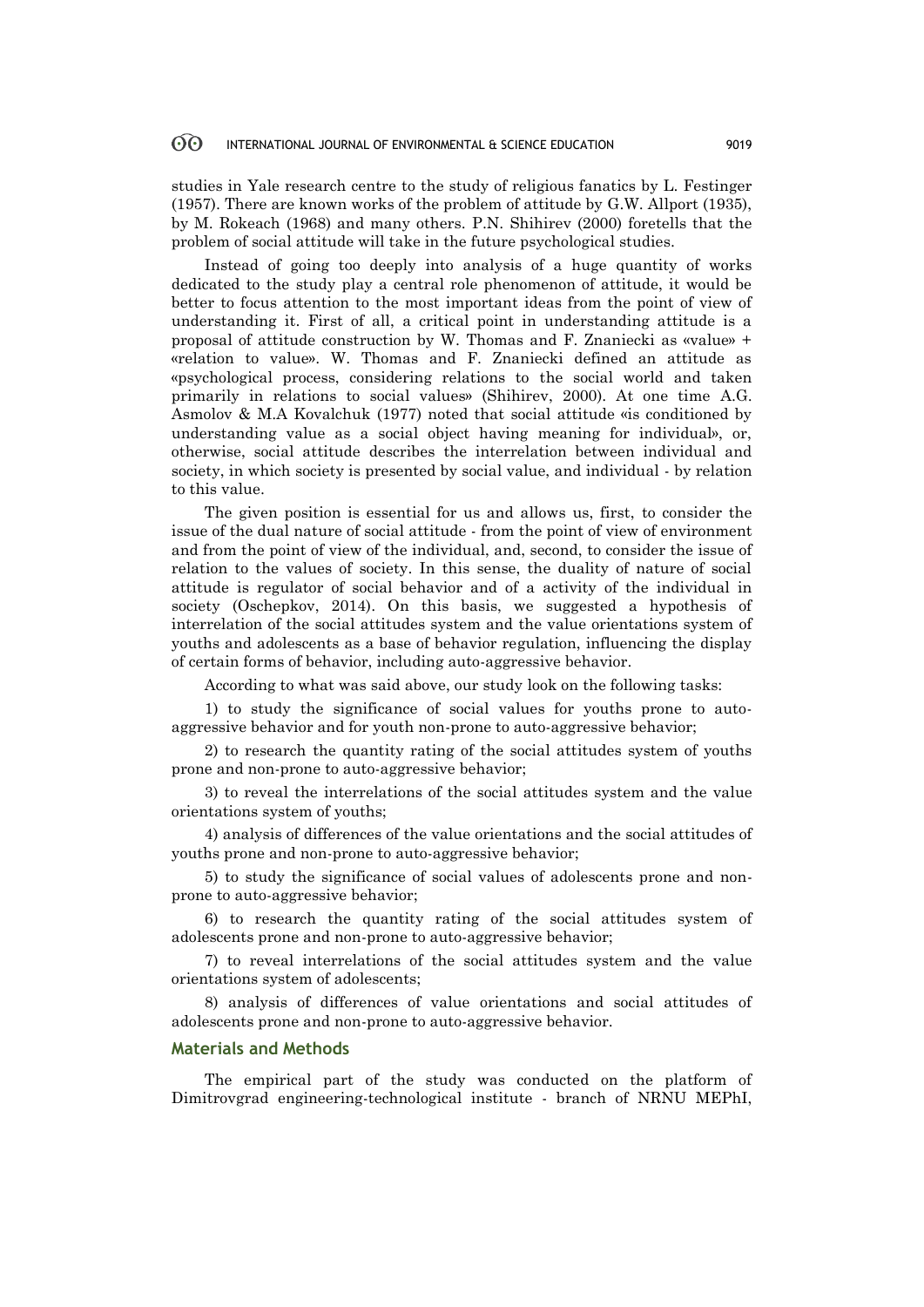Dimitrovgrad city, Ulyanovsk region. As a sample there was a group of students of 3th – 4th year students, ages of 19 - 22, totalling 98 men and women. The second empirical part of the study was conducted on the platform of Humanitarian-economical lyceum of Dimitrovgrad city of Ulyanovsk region. As a sample there was a group of pupils of the 9th grade, age of 15 - 16, total 42 boys and girls.

In the study the method of semantic differential by Charles E. Osgood was used directed to reveal quantity rating of social attitudes of personality (Serkin, 2004); a value questionnaire by Shalom H. Schwartz, oriented to measure motivational domains determining the most significant value points of human living activity (Shapar, 2005) was also used. Furthermore we used used the Scale of proneness to self-destructive behavior by Alexander N. Orel being a standard test-questionnaire designed to measure proneness to realization different forms of deviant behavior, including proneness to auto-aggressive behavior (Shapar, 2006).

## **Results**

With the aim of analysis of values systems of both youths non-prone to auto-aggressive behavior (YNAB), and youths prone to auto-aggressive behavior (YPAB), we conducted the comparison of average group significance of values with the use of Student's statistical t-criterion. With this, special attention was paid to significant differences of values in the studied groups of youths. As a result, statistically significant differences in values «social power» (temp=1,9128 at  $p\leq 0.05$ ) and «stimulation» (temp=2,8946 at  $p\leq 0.01$ ) were revealed, the significance of which is higher for younger people prone to auto-aggressive behavior, and values «social culture» (temp=2,2709 at  $p \le 0.05$ ), the significance of which is higher for younger people non-prone to auto-aggressive behavior (table 1). Hereafter, the following abbreviations will be used: YNAB - youth non-prone to auto-aggressive behavior, YPAB - youth prone to auto-aggressive behavior.

| Table 1. The comparison of each values average group significance of youths non-prone to |  |
|------------------------------------------------------------------------------------------|--|
| auto-aggressive behavior, and youths prone to auto-aggressive behavior                   |  |

| N <sub>2</sub> | Values                | Average group significance |        | $t_{emp}$ |
|----------------|-----------------------|----------------------------|--------|-----------|
|                |                       | YNAB                       | YPAB   |           |
|                | Pleasure              | 2,7222                     | 3,5000 | 1,0842    |
| 2.             | Achievements          | 4,4444                     | 4,5500 | 0,1983    |
| 3.             | Social power          | 3,2778                     | 4,0625 | 1,9128    |
| 4.             | Self-determination    | 4,4811                     | 4,5850 | 0,2026    |
| 5.             | Stimulation           | 4,0367                     | 5,0000 | 2,8946**  |
| 6.             | Conformism            | 3,5278                     | 2,6875 | 1,1209    |
| 7.             | Sociality             | 4,6400                     | 4,1275 | 1,0672    |
| 8.             | Security              | 5,1856                     | 5,0025 | 0,4153    |
| 9.             | Maturity              | 4,7000                     | 4,5700 | 0,3408    |
| 10.            | Support of traditions | 4,8333                     | 4,1875 | 1,1208    |
| 11.            | Social culture        | 3,2078                     | 2,5775 | 2,2709*   |
| 12.            | Spirituality          | 3,9333                     | 4,2500 | 0,7076    |
|                |                       |                            |        |           |

\* - at $p \le 0,05$ , - at $p \le 0,01$ 

Further analysis was dedicated to the comparison of the average group significance of social attitudes of youths non-prone to auto-aggressive behavior, and youths prone to auto-aggressive behavior with the use of the Student's statistical t-criterion. With the use of the semantic differential method by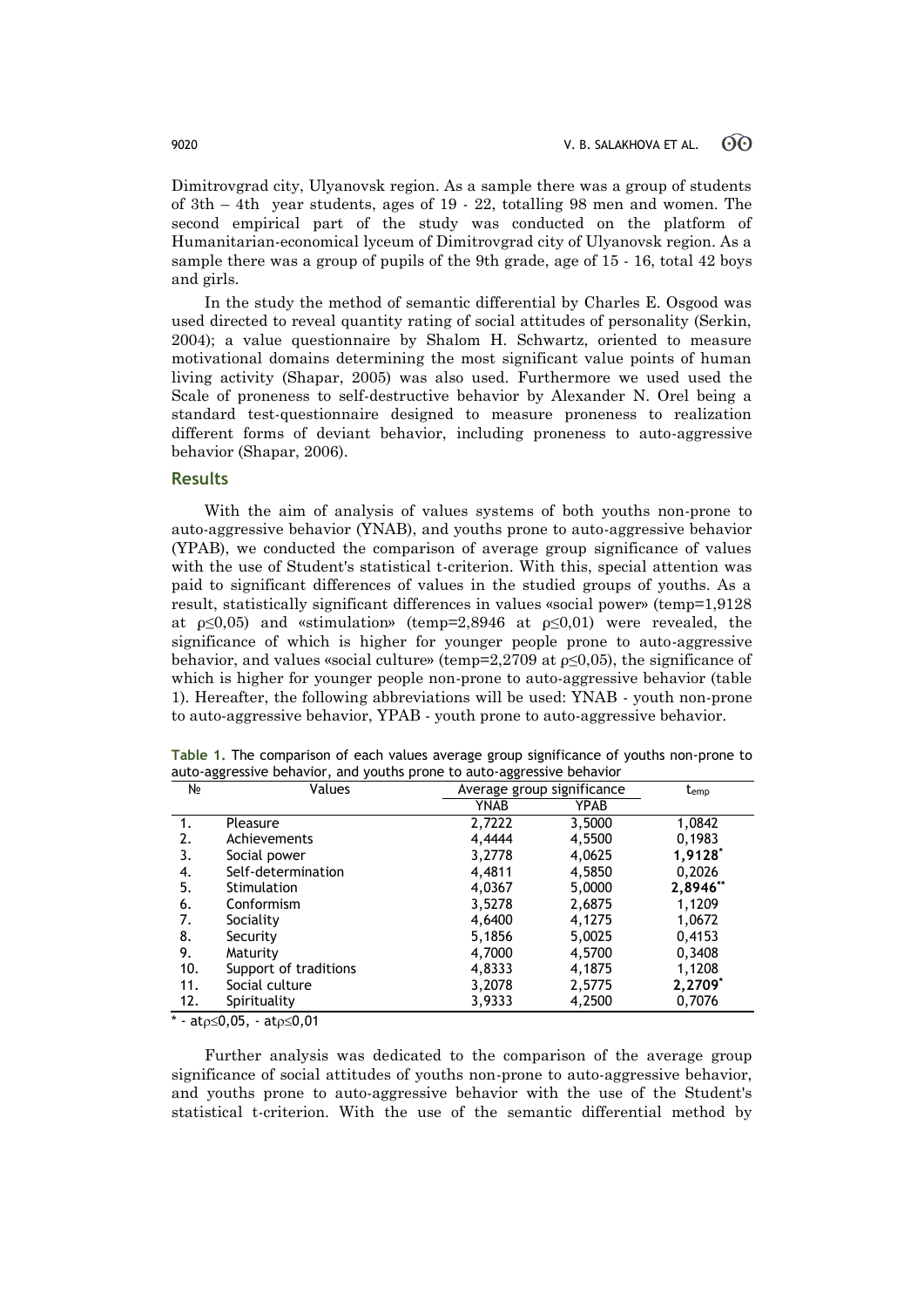Osgood, social attitudes of young people for values relevant to Schwarz's typology were measured. As a result of such analysis, statistically significant differences among studied groups of youths in social attitudes for «achievements» (temp=1,9117 at  $p \le 0,05$ ), «traditions support» (temp=2,6596 at  $p \leq 0.01$ ), «social culture» (temp=2,7671 at  $p \leq 0.01$ ) and «spirituality» (temp=2,7244 at  $\rho \le 0.01$ ), the significance for which is higher for youths nonprone to auto-aggressive behavior, were revealed (table 2).

**Table 2.** The comparison of each social attitudes average group significance of youths nonprone to auto-aggressive behavior, and youths prone to auto-aggressive behavior

| N <sub>2</sub> | Social attitudes for      | Average group significance |             | $t_{emp}$ |
|----------------|---------------------------|----------------------------|-------------|-----------|
|                |                           | YNAB                       | <b>YPAB</b> |           |
| 1.             | Pleasure                  | 16,2220                    | 17,2500     | 0,1983    |
| 2.             | Achievements              | 25,4440                    | 17,0000     | 1,9117*   |
| 3.             | Social power              | 8,5556                     | 14,0000     | 0,9844    |
| 4.             | Self-determination        | 22,0000                    | 21,0000     | 0,2646    |
| 5.             | Stimulation               | 17,4440                    | 13,7500     | 0,7540    |
| 6.             | Conformism                | 9,2222                     | 1,2500      | 1,4299    |
| 7.             | Sociality                 | 22,7780                    | 20,0000     | 0,6772    |
| 8.             | Security                  | 25,7780                    | 21,7500     | 0,8598    |
| 9.             | Maturity                  | 15,2220                    | 10,0000     | 0,7851    |
| 10.            | <b>Traditions support</b> | 23,1110                    | 14,5000     | 2,6596**  |
| 11.            | Social culture            | 24,1110                    | 13,0000     | 2,7671**  |
| 12.            | Spirituality              | 27,4440                    | 14,2500     | 2,7244**  |

\* - at $\rho \le 0.05$ , \*\* - at $\rho \le 0.01$ 

With the aim of analysis of values systems of both adolescents non-prone to auto-aggressive behavior (ANAB), and adolescents prone to auto-aggressive behavior (APAB), we conducted the comparison of average group significance of values with the use of the Student's statistical t-criterion. With this, special attention was paid to significant differences in values of the adolescent groups stadied. As a result, statistically significant differences in values «achievements» (temp=2,6732 at  $p<0.01$ ) and «security» (temp=2,5721 at  $p<0.05$ ) were revealed (table 3). Hereafter, the following abbreviations will be used: ANAB - youth nonprone to auto-aggressive behavior, APAB - youth prone to auto-aggressive behavior.

**Table 3.** The comparison each of values average group significance of adolescents nonprone to auto-aggressive behavior, and adolescents prone to auto-aggressive behavior

| N <sub>2</sub> | ັ<br>Values               | ۔ ت<br>Average group significance |             | $\mathsf{t}_{\mathsf{emp}}$ |
|----------------|---------------------------|-----------------------------------|-------------|-----------------------------|
|                |                           | ANAB                              | <b>APAB</b> |                             |
|                | Pleasure                  | 8,7273                            | 8,2222      | 0,5007                      |
| 2.             | Achievements              | 23,8180                           | 26,0000     | 2,6732**                    |
| 3.             | Social power              | 14,9550                           | 15,6670     | 0,2824                      |
| 4.             | Self-determination        | 29,0450                           | 28,6670     | 0,2770                      |
| 5.             | <b>Stimulation</b>        | 13,7270                           | 14,6670     | 0.9729                      |
| 6.             | Conformism                | 16,0450                           | 16,6670     | 0,5960                      |
| 7.             | Sociality                 | 16,5910                           | 17,6670     | 0,8207                      |
| 8.             | Security                  | 35,2730                           | 34,1110     | 0,5398                      |
| 9.             | Maturity                  | 30,0450                           | 27,4440     | $2,5721*$                   |
| 10.            | <b>Traditions support</b> | 32,6820                           | 32,7780     | 0,0741                      |
| 11.            | Social culture            | 25,7730                           | 25,4440     | 0,1514                      |
| 12.            | Spirituality              | 21,0450                           | 22,2220     | 0,8238                      |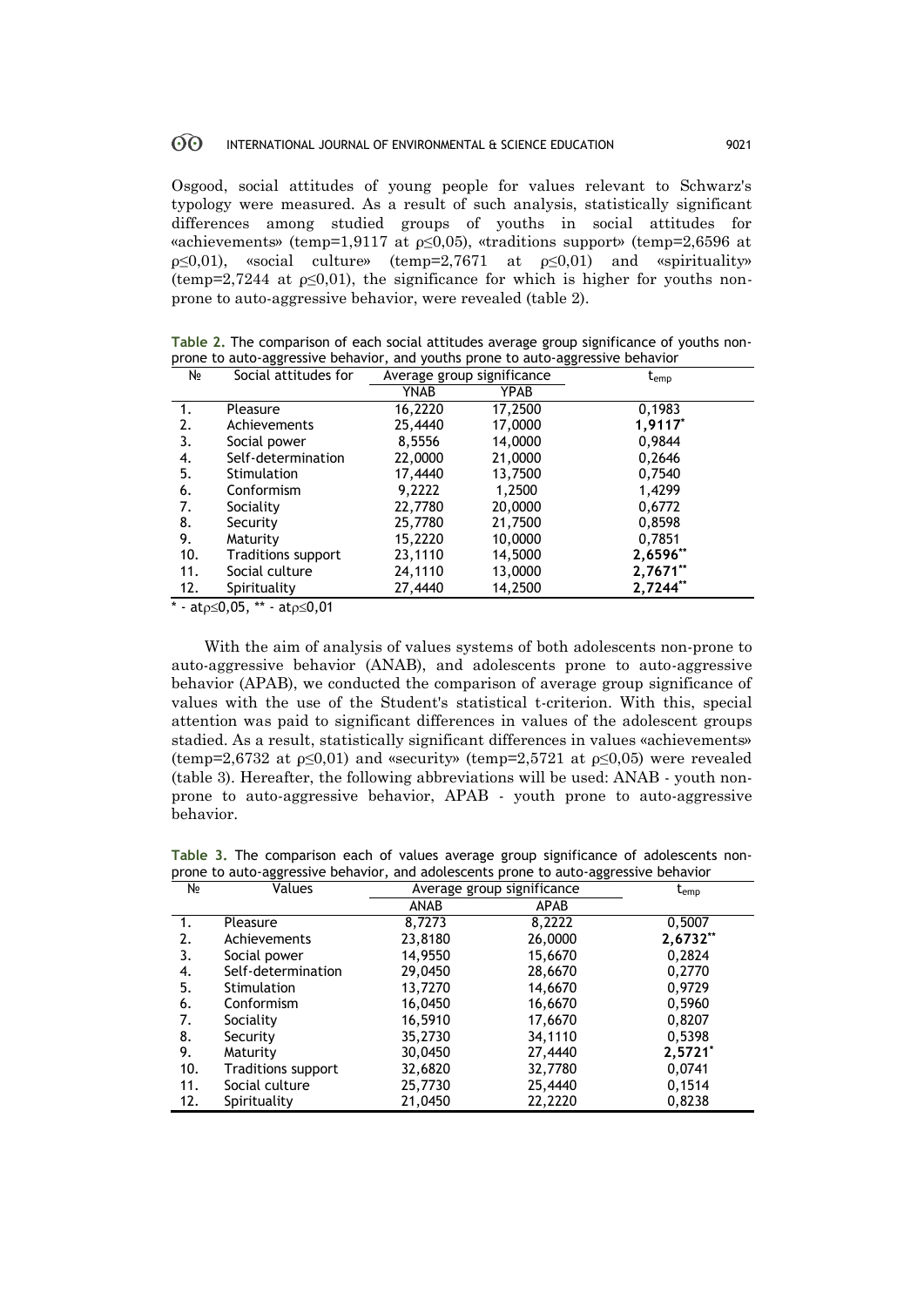- $*$  significant differences at  $p \le 0.05$
- \*\* significant differences at  $p \le 0,01$

Further analysis was dedicated to the comparison of each social attitudes average group significance for adolescents non-prone to auto-aggressive behavior and adolescents prone to auto-aggressive behavior with the use of the Students' statistical t-criterion. With the use of semantic differentials method by Osgood social attitudes of adolescents for values relevant Schwarz typology were measured. As a result of such analysis statistically significant differences in the studied groups of adolescents in social attitudes for «pleasure» (temp=2,7690 at ρ≤0,01), «sociality» (temp=2,6358 at ρ≤0,01), «maturity» (temp=2,0503 at ρ≤0,05) were revealed (table 4).

**Table 4.** The comparison of each social attitudes average group significance of adolescents non-prone to auto-aggressive behavior, and adolescents prone to auto-aggressive behavior

| N <sub>o</sub> | Social attitudes for      | Average group significance |         | t <sub>emp</sub> |
|----------------|---------------------------|----------------------------|---------|------------------|
|                |                           | ANAB                       | APAB    |                  |
| 1.             | Pleasure                  | 18,3182                    | 10,3333 | $2,7690**$       |
| 2.             | Achievements              | 27,7727                    | 27,2222 | 0,2889           |
| 3.             | Social power              | 18,1818                    | 15,4444 | 0,8837           |
| 4.             | Self-determination        | 24,4091                    | 28,5556 | 1,3474           |
| 5.             | Stimulation               | 18,1364                    | 17,3333 | 0,2498           |
| 6.             | Conformism                | 12,0909                    | 16,2222 | 1,2531           |
| 7.             | Sociality                 | 18,8636                    | 17,8889 | 0,4788           |
| 8.             | Security                  | 26,2273                    | 33,2222 | 2,6358**         |
| 9.             | Maturity                  | 27,5000                    | 27,5556 | 0,0254           |
| 10.            | <b>Traditions support</b> | 19,9545                    | 28,3333 | 2,0503*          |
| 11.            | Social culture            | 23,1364                    | 24,5556 | 0,5054           |
| 12.            | Spirituality              | 24,0000                    | 23,7778 | 0,0926           |
|                |                           | $ -$                       |         |                  |

 $*$  - significant differences at  $p \le 0.05$ 

\*\* - significant differences at  $p \le 0,01$ 

The given differences indicate that adolescents prone to auto-aggressive behavior have distinct attitude for satisfying wishes and life enjoyment.

## **Discussion**

The higher rating for value of social power of youths prone to autoaggressive behavior indicates higher orientation for influence on people and events, on authority, to which they need to obey. At the same time, as for youths non-prone to auto-aggressive behavior, the given value is related from the the right to rule own life with cooperation with environment, wich also indicates the higher significance of value of social culture oriented to reciprocity in relations. However, in our opinion, it is more indicative for youths prone to auto-aggressive behavior the higher significance of value of stimulation that characterizes youth prone to auto-aggressive behavior as oriented to experiencing the thrill, seeking risk, related with the need for changes, novelty.

The obtained results of comparison of social attitudes of youths, indicating the higher significance of achievements, traditions support, social culture and spirituality for youths non-prone to auto-aggressive behavior, in its turn, characterizes also the group of youths prone to auto-aggressive behavior. So youths prone to auto-aggressive behavior may be characterized having lower orientation foward, traditions, culture and spirituality.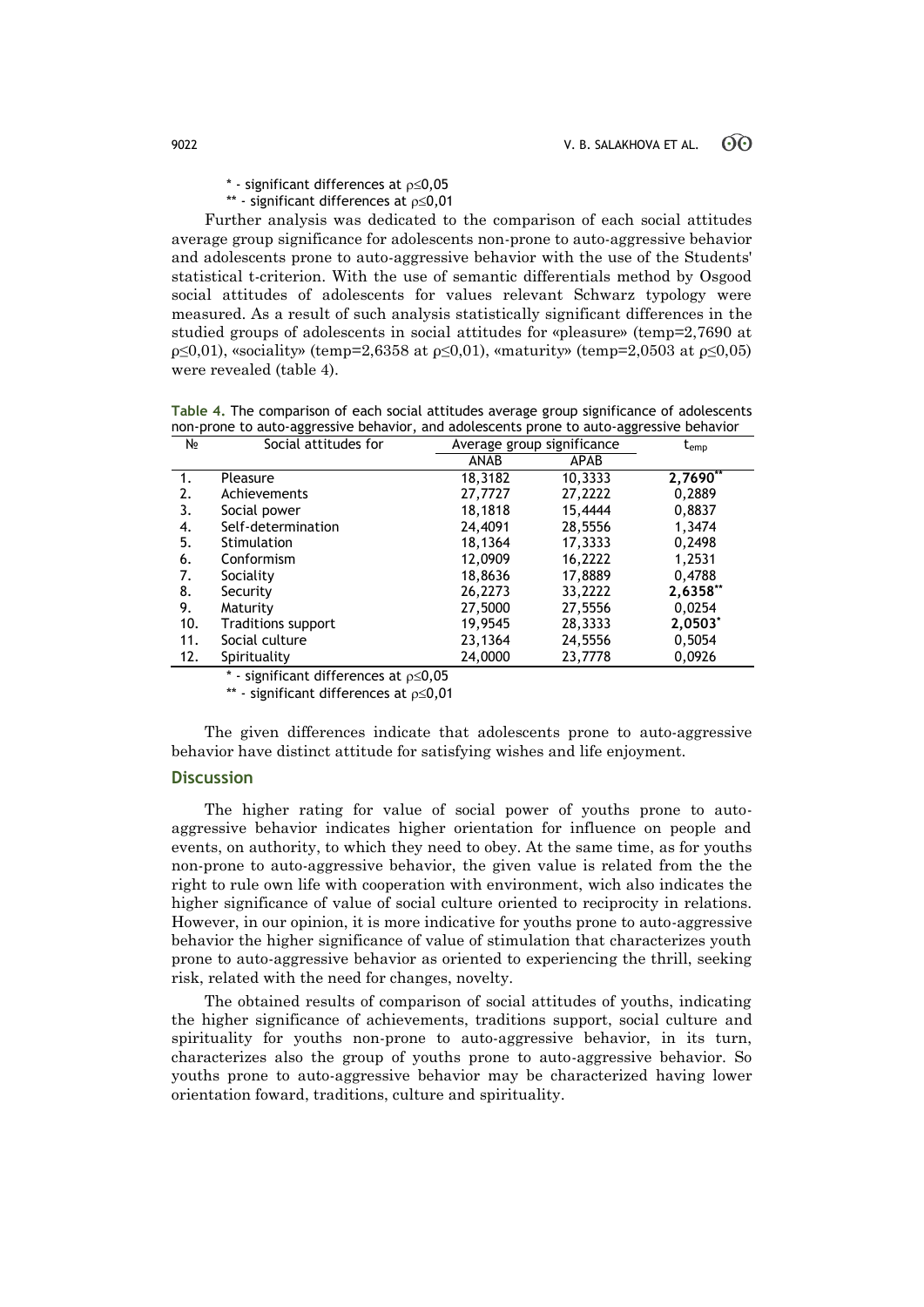The higher rating of value of achievements for adolescents prone to autoaggressive behavior indicates the higher orientation for social recognition, orientation for possessing material goods, at the same time as for adolescents non-prone to auto-aggressive behavior the given value is related with success in activitis that demonstrate by increasing personal competence. At the same time, the importance of security for adolescents prone to auto-aggressive behavior is lower in comparison to adolescents non-prone to auto-aggressive behavior, wich characterizes adolescents prone to auto-aggressive behavior as less responsible, less reliable, and, at the same time, adolescents prone to auto-aggressive behavior experience less feelings of affiliation, the care of surrounding people.

Along with that, for adolescents prone to auto-aggressive behavior, the attitude for sociability is more characteristic that is an attitude for social justice, equal opportunity for everybody, honest, sincere relations for what is probably they have a lack of in relations with environment. In this aspect the more distinct attitude for maturity is explained by its relation to a mature understanding of life, deeper emotional and spiritual relation with environment and by understanding one's mission in life.

### **Conclusion**

Thus, on the basis of the said above we may make the following conclusions:

1. The values system of youths prone to auto-aggressive behavior may be characterized as oriented foward values of stimulation, indicating orientation foward experiencing thrill, seeking risk, the need for novelty, changes. The value system of youths prone to auto-aggressive behavior displays the higher rating of orientation foward values of social power, wich indicates the tendency for higher influence on people and events, on authority, to which one needs to obey. At the same time, for youths non-prone to auto-aggressive behavior the given value is related with the right to rule one's own life with cooperation from the environment, for which the higher rating of social culture oriented to reciprocity in relations indicates.

2. The system of social attitudes of youths non-prone to auto-aggressive behavior is characterized by higher significance of values of achievements, support of tratidions, social culture and spirituality that, in its turn, also characterizes youths prone to auto-aggressive behavior. So the system of social attitudes of youths prone to auto-aggressive behavior is less oriented for achievements, traditions, culture and spirituality. Thus, we may say that youths prone to auto-aggressive behavior are less oriented foward social recognition, successfulness for them ambition is less characteristic. Also youths prone to auto-aggressive behavior display lower respect for traditions and social order. In relations with surrounding people the youths prone to auto-aggressive behavior are less oriented for reciprocity and moderation, which indicates an orientation foward displaying extreme feelings and deeds. For inner state of youths prone to auto-aggressive behavior it is more characteristic to have disharmony, and an incomplete understanding of one's own mission in life.

3. The undertaken theoretical analysis showed that social attitude expresses a determined relation of an individual to the values of society. For adolescents whose personality is forming, this means the specific refraction of social values in one's consciousness expressing them selves then in a determined orientation of behavior. In this aspect, the features of social attitudes for values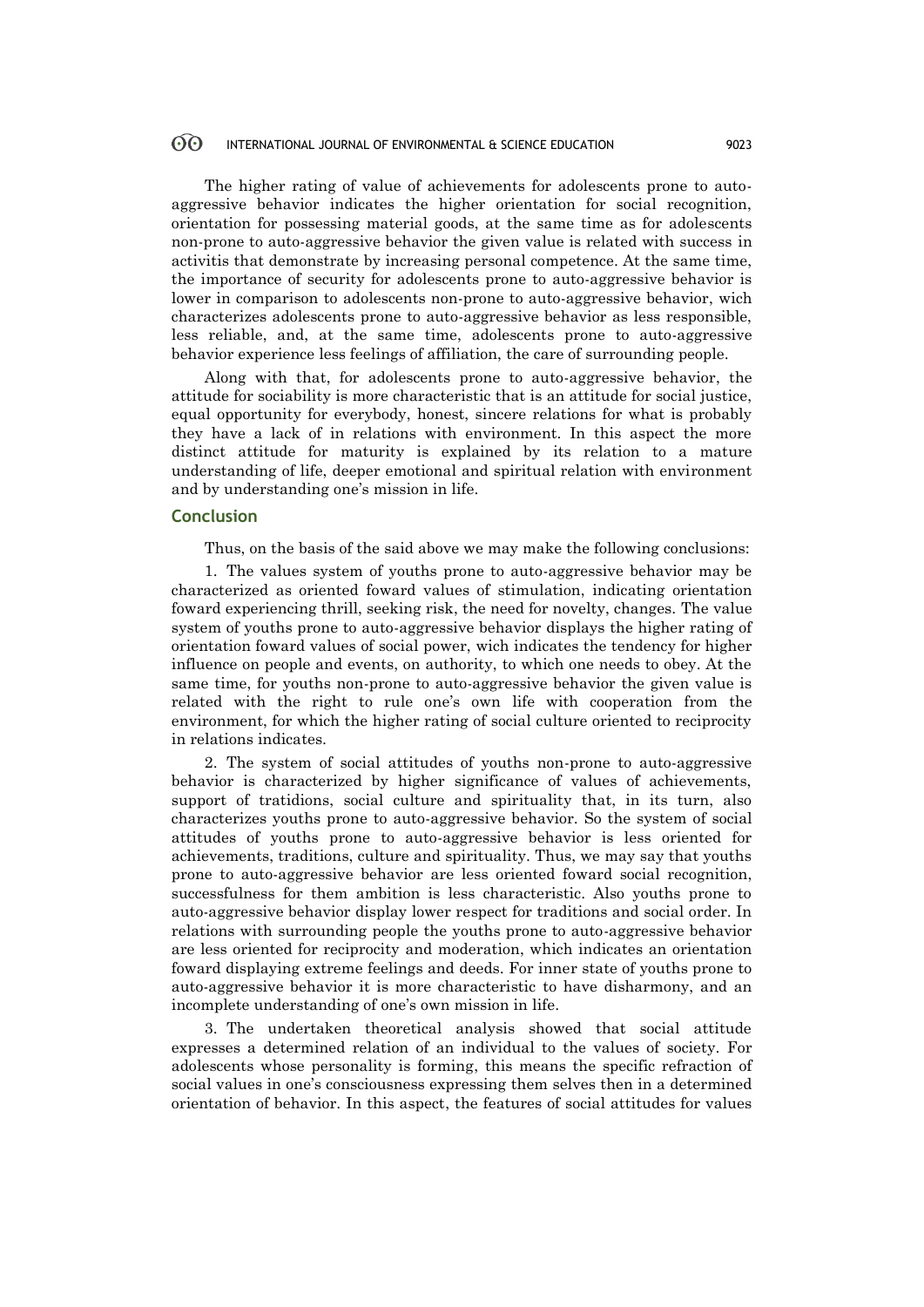of society in which adolescents prone to auto-aggressive behavior live in along the orientation for auto-aggressive behavior deserve special attention.

4. The conducted empirical analysis showed that adolescents prone to autoaggressive behavior attach higher significance to the value of achievements and lower significance to the value of security. Probably this is explained by the tendency of adolescents prone to auto-aggressive behavior for respect from the environment, for seeking mutual relations, driving times when the feeling of affiliation and closeness with surrounding people are reduced for them.

It is worth paying attention to features of social attitudes for certain values of adolescents prone to auto-aggressive behavior. The low rating of attitude for enjoyment of life and higher rating for social justice and maturity indicate a more serious relation for life. Adolescents prone to auto-aggressive behavior are oriented to more sincere, deeper interrelations with surrounding people, they see sense of life in it. Along with it, this is exactly what they a lack in relations with others, and this that leads to intrapersonal tension and, perhaps, increases the level of proneness to auto-aggressive behavior.

### **Recommendations**

The results can be used for elaborating programs of prevention of autoaggressive behavior in the environment of young people, for determining contents of psychological assistance of learners in the educational environment. They can be useful for providing psychological assistance of adolescents and youths with difficulties of adaptation in school.

### **Disclosure statement**

No potential conflict of interest was reported by the authors.

### **Notes on contributors**

**Valentina B. Salahova** – holds a PhD in Psychology, Associate Professor of pedagogy and psychology, Faculty of Humanities of the Ulyanovsk State University, Ulyanovsk, Russia.

**Aleksey A. Oschepkov** – holds a PhD in Psychology, Associate Professor of Department of philosophy, law and social-humanitarian sciences, Dimitrovgrad Engineering and Technological Institute of the National Research Nuclear University MEPhI (Moscow Engineering Physics Institute), Ulyanovsk region, Dimitrovgrad, Russia.

**Nadezhda V. Lipatova** – holds a PhD in History, 1. Deputy Director, Head of Department of History and Culture Karamzin Institute of Historical and Cultural Research of the Ulyanovsk Region; 2. Associate Professor of the Department of Russian History, Regional Studies, International Relations, Ulyanovsk State University (USU), Ulyanovsk, Russia.

**Pavel V. Popov** – holds a PhD in sociological, Associate professor; Deputy Head of the Center of monitoring researches, Associate professor of Chair of Social management and Economy. Institute of Supplementary Professional Education, Moscow, Russia.

**Irina V. Mkrtumova** – holds a PhD in sociological, professor; Vice director for scientific and analytical work, Professor of Chair of Theory and Technology of social work. Institute of Supplementary Professional Education, Moscow, Russia.

### **References**

Allport, G.W. (1935). Attitudes. *Handbook of Social Psychology*. Worcester: Clark University Press, 884 p.